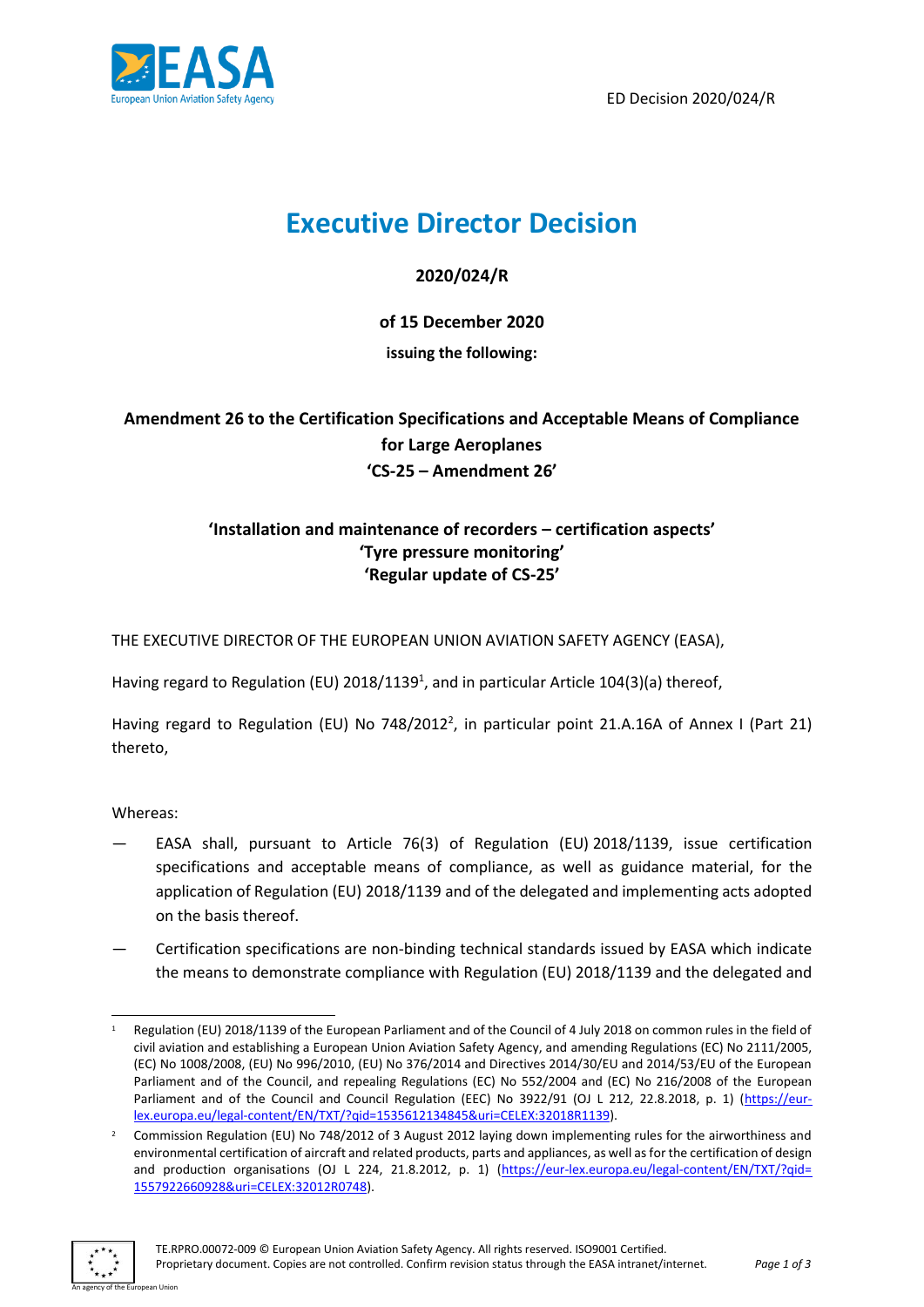implementing acts adopted on the basis thereof, and which can be used by organisations for the purpose of certification.

- Acceptable means of compliance are non-binding standards issued by EASA which may be used by persons and organisations to demonstrate compliance with Regulation (EU) 2018/1139 and the delegated and implementing acts adopted on the basis thereof, or with the certification specifications.
- With Decision No. 2003/2/RM of 17 October 2003, the Executive Director issued certification specifications, including airworthiness codes and acceptable means of compliance, for large aeroplanes (CS-25 — Initial issue).
- EASA shall, pursuant to Article 4(1)(a) of Regulation (EU) 2018/1139, reflect the state of the art and the best practices in the field of aviation and update its decisions taking into account worldwide aviation experience and scientific and technical progress in the respective fields.
- EASA identified the need to enhance and modernise the certification specifications and acceptable means of compliance for the installation of flight recorders on board large aeroplanes. CS-25 is therefore amended to address the following items (phase 2 of rulemaking task RMT.0249):
	- a. Data link recording

New certification specifications and acceptable means of compliance are introduced for the installation of recorders performing this function.

b. The serviceability of flight recorders

In order to improve the serviceability of flight recorders, new sections are created in the acceptable means of compliance for flight recorders explaining the expectations in terms of the instructions for continued airworthiness (ICA) provided by applicants.

c. The quality of recording of cockpit voice recorders

In order to improve the quality of cockpit voice recorders (CVR), a new section is created in the acceptable means of compliance to explain how applicants should perform the evaluations of CVR recordings. Certification specifications for CVRs are also amended to allow the use of more than four channels.

- Incorrect tyre pressure, and, in particular, the under-inflation of tyres, is a contributing factor to tyre- and wheel-failure-related accidents or incidents of large aeroplanes. The review of the reported occurrences indicates that a reduction in the risk of a tyre failure is needed. With rulemaking task RMT.0586, EASA analysed the available options to reach this goal. CS-25 is amended to require that applicants provide a means to minimise the risk that a tyre is below its minimum serviceable inflation pressure during operation. Applicants have some flexibility in the way to comply with this requirement, as provided in the acceptable means of compliance. This includes providing a procedure to check tyre pressures at a substantiated interval, the use of a system monitoring the tyre pressures, or a combination of both.
- In order to increase the efficiency of the rulemaking process, EASA proposes regular updates of CS-25 in the frame of rulemaking task RMT.0673 after identifying items that are non-complex, non-controversial, and mature. In this context, CS-25 has been amended regarding the following items: